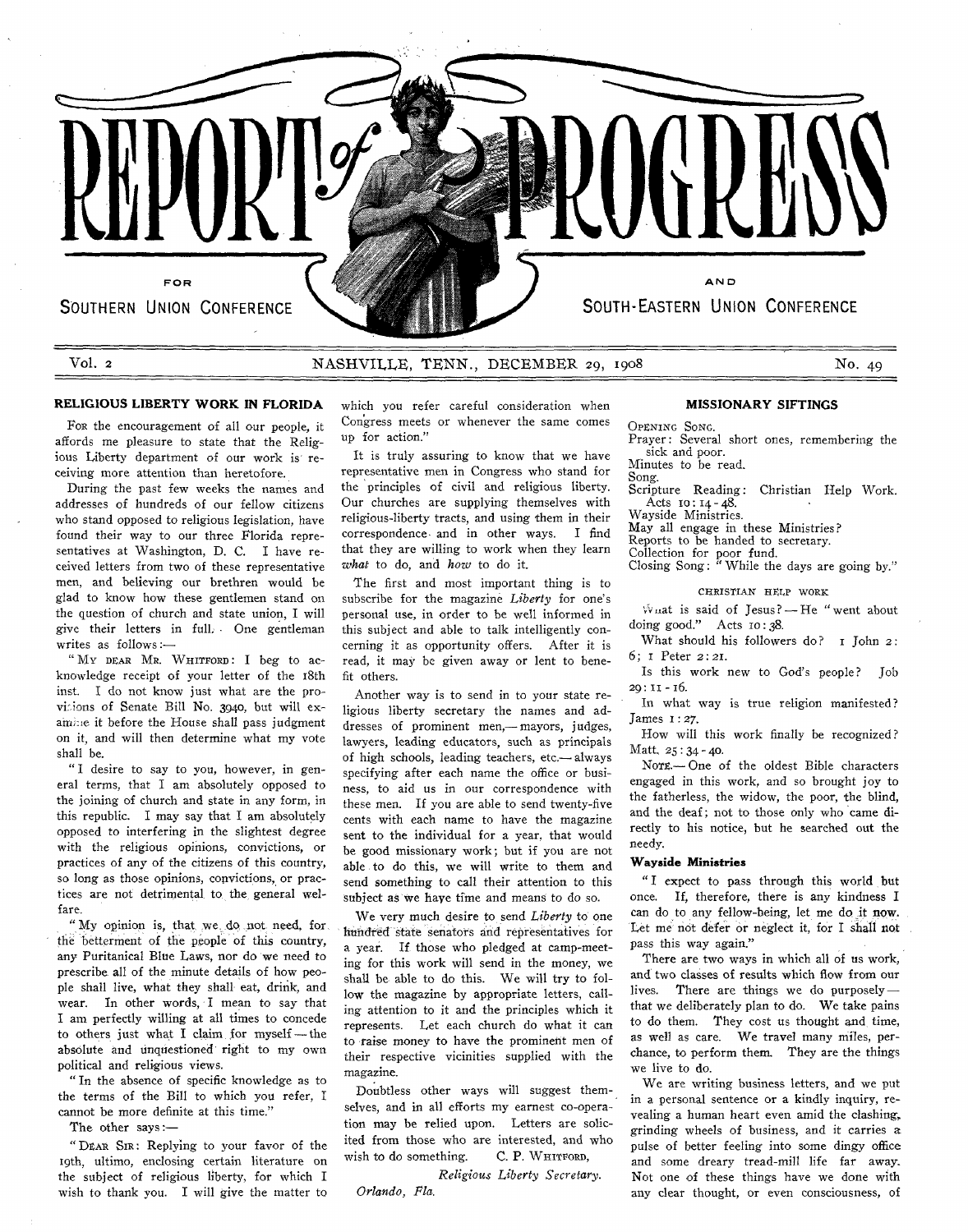# **248** *REPORT OF PROGRESS*

doing good, and yet, like the flower seeds the sculptor bore back amid the wrappings of his marble, they yield loveliness and fragrance to brighten many a bare and toilsome path.

## May All Engage in These Ministries?

In every life there are opportunities for wayside ministry. Indeed, the voluntary activities of any life do not by any means measure its influence. The things we do with deliberate intention make but a small part of the sum-total of our life-results. Our influence has no nights and keeps no Sabbaths. It is continuous as life itself. We are leaving impressions all the while on other lives. There is a ministry in our hand-shaking, in our greeting, in the most casual conversation, in the expression we wear on our faces as we move along the street, in the gentle sympathy that adds such a thrill of strength to fainting weariness.

" Like moonlight on a troubled sea,

Brightening the storm it cannot calm." To meet some people on the side-walk and hear their cheery " Good morning " makes one happier all day. To encounter others is as dispiriting as meeting a funeral procession. There is a magic potency always in a sunny face. There is a holy aroma about unselfish love. A joyful person scatters gladness like song-notes. A consecrated Christian life sheds a tender warmth wherever it moves. What a wonderful sphere of usefulness is thus opened to every one of us! Let us prepare for life at its best, a preparation made by heart culture. It is purity, truth, helpfulness, and love that, sanctify the influence. Full of Christ, wherever we move we leave brightness and joy.

> MRS. W. M. CROTHERS. *(T o be continued.')*

## PINE GROVE CHURCH

THE week of prayer has just closed with us at the aforesaid place, and I think it the most successful and glorious meeting we have ever had. We have enjoyed much of God's blessings during this week. The meetings gradually grew better until they seemed to reach the climax.

One special feature of these week of prayer meetings that impressed me most of all, was the deep interest that our young people took in spiritual things. All have re-consecrated themselves to God for service.

An invitation was given to as many of the young people who were willing to lay themselves and all they are and expect to be upon the altar for service to stand, and as one man every young person in the room arose. Some of these express a desire to go across the waters to heathen lands, and others want to be good home missionaries.

The children and younger members of the church have received special attention each morning from Sister Bertha Lowry, and they too have been filled with the Spirit. I believe that the whole church is in a better condition •spiritually than ever before, and I praise'G od that this is so. Thank the Lord for this week of prayer.

At the close of the meeting, a donation of fourteen dollars was taken up. Brethren and sisters, let us continue to pray for God's Spirit and blessings, also that the message may hasten on, and Jesus come to take us to our eternal home. JAMES BELLINGER, Church Elder. *■■ Amoffj Miss.* --------- — ---------------— — — \_ \_

# VISIT TO AN ISOLATED SISTER

In company with Elder C. M. Clark, of the South Dakota Conference, who is spending the winter in Florida for his wife's health, I visited Sister E. L. Tracey, who lives fourteen miles southeast of Ashton. This family lives in a very thinly settled section of the country, their nearest neighbors being about two miles away.

We held two services while there, the first preaching of any kind that there had been there for eight years. People were present from ten miles distant; one large family came in a wagon seven miles, driving an ox team. The people offered to erect a church building, if we could assure them of an occasional visit. Elder Clark offered to return at least once to visit them.

I very much appreciated the company and help of Elder Clark in this brief effort. He has located his family temporarily in Kissim mee. He has consented to assist through at least one tent effort before returning to his home conference. R. W. PARMELE.

#### LOUISIANA NOTES

ARE you planning to attend the institute Jan. 18-28? W rite Brother Reynolds about it.

The October tithe report is encouraging; but we hope to see the monthly reports hereafter exceed it. Let us all study these reports, and see where we can increase the means in the treasury. Read Mal.  $3:8 - 11$ .

We have made progress in every way during the past year. God has blessed us with more workers; we are paying our debts; we are donating more for missions; the spirit of unity is spreading, in fact, all things are working " together for good." Let us take courage, and lift harder in the year to come, and we shall see our work placed on vantage-ground.

How many are going to work to bring one more soul into the truth by next camp-meeting? Here is your opportunity to prove your missionary zeal. Give your neighbor a paper or tract. Loan or sell him a book. Pray for him, and God will bless the seeds you sow.

#### NATALBANY, LA.

THE writer began meeting at this saw-mill town Nov. 27, and continued meetings seventeen days. The attendance was quite good at first, but cold weather and a misunderstanding about wages among the mill hands kept some concerned so much that they stayed .away.

As a result of the meetings, two have begun to keep the Sabbath, and several others are intersted and studying. Mrs G. C. Wood, who has held up the light at this place for several years, will look after the interest for the present.

I am now at Hobart, where I spent the last part of the week of prayer with the church. I had the pleasure of meeting nearly all the members of the church at this time. A nice sum was devoted to missions.

Let us all pray that God will pour upon us a spirit of work and sacrifice, that we may labor to sustain the work he has given us  $t_0$  =  $d_0$  =  $\qquad E$ ,  $I_t$ ,  $MAXWELL_t$ 

#### A VISIT TO THE FLORIDA SANITARIUM

It has recently been the privilege of Mrs. Hall and myself to spend two weeks at our new sanitarium in Florida, the youngest of all our institutions.

This visit impressed more forcibly upon our minds than ever before the value of this institution. For a long time I have felt that Florida should have a sanitarium, and am deeply grateful that such an institution now exists in our conference.

We found here a competent corps of physicians, one of them a good surgeon, as the writer knows from an actual experience, and nurses in attendance, some of whom we had been acquainted with years ago while at the Battle Creek sanitarium.

We were greatly benefited by our visit to the institution, and very much enjoyed the pleasant and home-like surroundings, the beautiful scenery, and the congenial Christian spirit that prevails there. W. H. HALL.

## LEACH, TENN.

SABBATH, Dec. 19, was a blessed day for the Leach church. As I had not visited the members since returning from Memphis, I decided to spend the entire week in visiting the brethren of my home church, and try to get all interested in seeking God for his Holy Spirit. Sabbath, Dec. 12, the church were asked to fast and pray earnestly all through the week. I am sorry that but few saw the importance of laying aside their work and doing this; but as the end of the week was hearing, some were beginning to see, by the Spirit's aid, that they were making a mistake.

At the meeting Friday all were asked to fast on the Sabbath, Dec. 19, and come for an all-day meeting. We surely experienced the greatest refreshing from the Spirit of God that the Leach church ever received. Brethren confessed their faults one to another and prayed and asked prayer for others. There was not a dry eye to be seen. All were moved by the Holy Spirit to get closer to God. Three decided to walk with God. We continued our meeting the next day; and at this meeting twelve of the children and youth held up their hands for prayer. At one of the children's meetings, held by Mrs. Keele, in connection with the church school, the good Spirit came in, and all the children had one or more that they wished to have prayed for. We surely see the fulfilling of Mal.  $4:5, 6$ .

Dear brethren and sisters everywhere, we pray for you and the Lord's work. We can help with money but very little; but pray for us, that we may give all, even ourselves. This is my joy. And as I think of what God has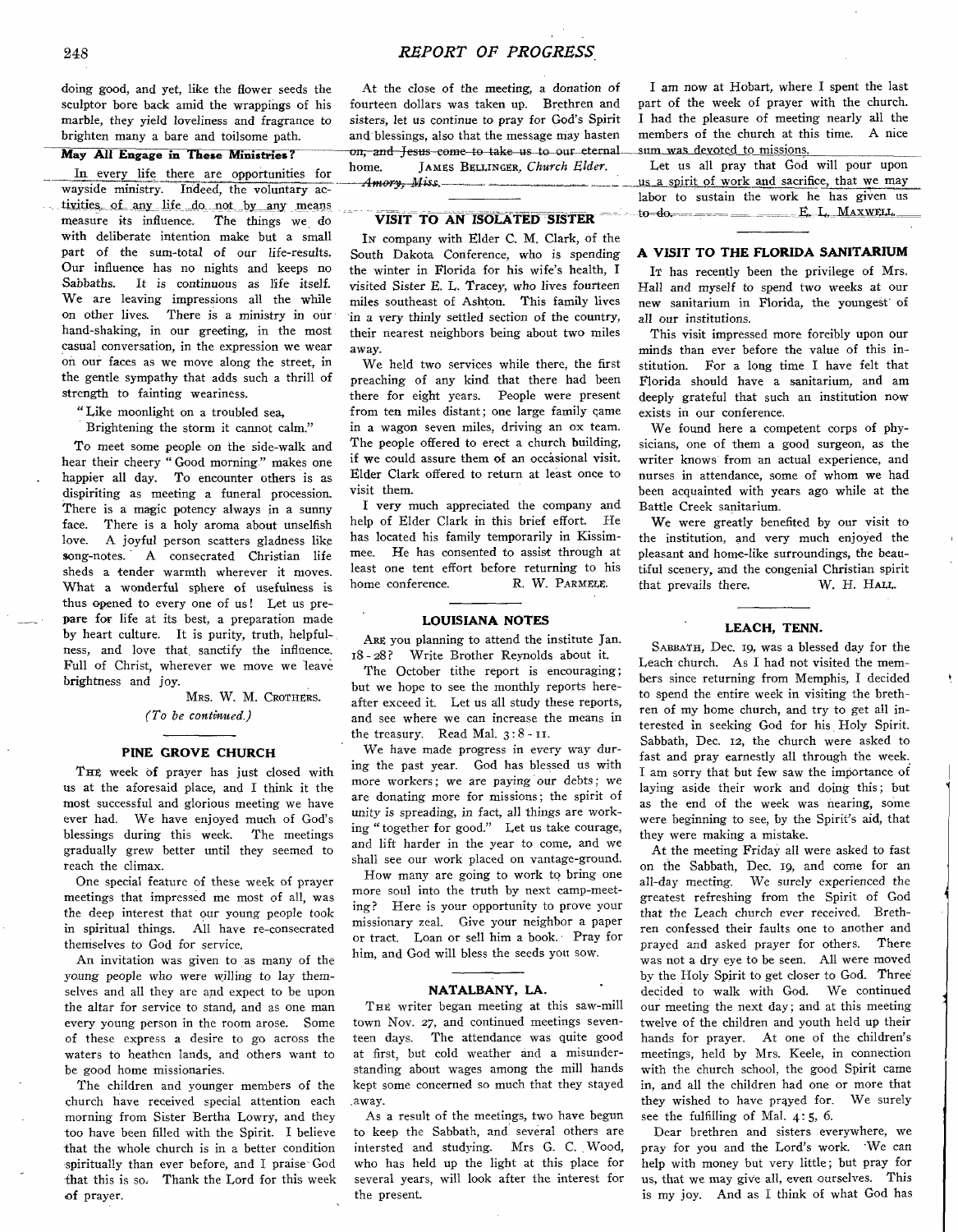done for us, I rejoice in the hope of what great things he has done throughout the world.

Brethren and sisters, you can assist greatly here if you can ship by freight to Huntingdon, Tenn., on the Nashville & Chattanooga R. R., prepaid, any clothes suitable for children of any age. They are much needed. Clothes for grown people will be used with much appreciation. Address Mrs. Mae Keele, R. F. D. 2, Cedar Grove, Tenn. Ship in her name to Huntingdon, Tenn.

W. J. KEELE, *Elder.* 

## **NORTH CAROLINA**

## **News and Notes**

A MEETING of the North Carolina Conference Committee has been called at Hildebran, Dec. 28. From there Elder T. H. Jeys and Brother H. B. Tilden expect to go to Nashville, the former to participate in the deliberations of the Union Conference Committee meeting, the latter to attend the Bookmen's Convention. Mrs. H. B. Tilden expects to join her husband there.

Brother Guy U. Kerley, after delivering his books near Kernersville, has gone to Greensboro, and will make the home of Brother and Sister Barefoot his stopping place while canvassing the city and surrounding country for " Daniel and the Revelation."

Brother Charles Maples is having the privilege of attending the Agricultural and Normal School at Madison, Tenn.

Elder LeRoy T. Crisler and his wife have returned to Florida on account of his health. The higher altitude seemed to bring on an asthmatic condition that became serious. On examination by a lung specialist in Asheville, who found a tubercular lesion in the right lung, he was advised to return to Florida, where his chances for recovery will be better. While we greatly regret the departure of these dear workers, our earnest prayers will follow them, and especially that the desired result may be realized. J. V. B.

#### **WORK IN KENTUCKY**

ON Nov. 20 I was called to my home to see my sister Icy laid away to await the resurrection. . She was nineteen years old at the time of her death, and had suffered all her life from being paralyzed when an infant nine months old. 'She rests in peace, and I have good hopes of meeting her again at Christ's soon coming.

I had been away about a week in the canvassing work, and had had some good words from some. I sold " Daniel and the Revelation" to two colored ministers. One of them said it was the best book he ever read, and he had preached nine sermons from it, and his church said they were the. best sermons he had ever preached to them, or they had ever heard., A few days ago I delivered the, second, book, to him for, his brother, who is also a minister. He told me that the other minister to whom I sold a book would not take ten dollars for his copy, which he had taken to his home in Green County.

# **CANVASSING REPORT For Week Ending Dec. 12, 1908**

**Southern Union Conference**

| <i>NAME-</i>                                                              |  | Book Hours Value Deliv'd |         |       |       |       |  |  |
|---------------------------------------------------------------------------|--|--------------------------|---------|-------|-------|-------|--|--|
| ALABAMA CONFERENCE                                                        |  |                          |         |       |       |       |  |  |
| WH WaiteCKNTP 16                                                          |  |                          | \$19.95 |       | \$200 |       |  |  |
| W G RinggoldD&R 5                                                         |  |                          |         | 9.50  | 23 75 |       |  |  |
| $E$ A Keate $BS$ 35                                                       |  |                          |         | 12,50 | 5 00  |       |  |  |
| R L Ethridge $BFL$ BS 33                                                  |  |                          |         | 25 50 | 3 00  |       |  |  |
| Carl Mathews BEL 39                                                       |  |                          |         |       |       | 31 50 |  |  |
| $\mathbf{D} \ \mathbf{C} \ \mathbf{Wolfe} \dots \dots \dots \mathbf{BFL}$ |  | 20                       |         |       |       |       |  |  |
|                                                                           |  | 53                       |         | 5 00  |       | I3 75 |  |  |
| KENTUCKY CONFERENCE                                                       |  |                          |         |       |       |       |  |  |
| M J WeberBFL                                                              |  | 22                       | 30 75   |       |       |       |  |  |
| Mrs J W Swimmck                                                           |  | $\overline{4}$           |         | 6 00  |       |       |  |  |
| Chas. Romines D&R                                                         |  |                          |         | 7 90  |       |       |  |  |
| M Wheeler BFL 30                                                          |  |                          |         | 27 95 |       | 11 95 |  |  |
| Mrs. Alice Reynolds. BFL 4I                                               |  |                          |         | 25 50 |       | 4 00  |  |  |
| J W Hicksck                                                               |  |                          |         |       |       | 17 20 |  |  |
|                                                                           |  | -37                      |         | 1245  |       | 2 35  |  |  |
| LOUISIANA CONFERENCE                                                      |  |                          |         |       |       |       |  |  |
| C L CollisonBRD&R                                                         |  | 60                       |         | 865   |       |       |  |  |
| I T Reynolds GCCK.                                                        |  | 44                       |         | 21 50 |       | 45 75 |  |  |
| John Harzman  GC II                                                       |  |                          |         | 3 50  |       | 500   |  |  |
| $H \ C$ Bagley $CK$ 30                                                    |  |                          |         | 32.50 |       | 250   |  |  |
| Edwin Booth cx                                                            |  |                          |         |       |       | 4 00  |  |  |
|                                                                           |  |                          |         |       |       |       |  |  |

Another man asked for a Bible reading on the Sabbath question, in which he is greatly interested. He said that as he had started, he wanted to know all the truth. The next reading will be on the Sabbath the seal of the law.

O that all Seventh-day Adventists would fall into line in the work. Then it would soon be finished, and the invitation would be given, " Come, ye blessed of my Father, inherit the kingdom prepared for you from the foundation of the world."  $H. E. BECK.$ 

## **THANKSGIVING WEEK IN WEST TEN-NESSEE**

AFTER remaining over one Sabbath at Trezevant, my wife and I came on to Jackson in time to engage in the distribution of the special *Review*. We found the work was largely turned over to us, as none of the members were able or prepared to. devote their time to it, though some of them did all they could.

In our canvass, both of the business men and from house to house, we found none who were rich; all were " poor." One dollar was the extreme; some could only give a nickel. The response of many was, "I have nothing to give," *"* I have not a cent to give to foreign missions," "We have the poor and the heathen here at our door," " Charity begins at home," "I don't believe in foreign missions," etc.

We found pleasure in setting before the people the work we are doing. A good impression was left in every case, as we know by the way they all invited us to " come again." The fruit gathered for the missions was \$36.05.

The week of prayer with the little company at this place was a most precious season. We met every day for prayer, to hear the excellent readings, and to praise the Lord in testimony and song. The Lord came very near by his Holy Spirit. The church is few in number, and inexperienced in giving, but the offering was willing and creditable. Those who do unite in these seasons and exercises do not fail to receive the blessings God holds out to them. R. M. KILGORE.

|                            | 23  | 17 00          |       |        | 250   |
|----------------------------|-----|----------------|-------|--------|-------|
| O F Frank,D&R 27           |     | 41 00          |       |        |       |
| A B CheekBRD&R             | 4I  |                | 13 50 |        | 150   |
| Wm Olmstead cc             | 31  |                | 5 50  |        | 750   |
| MISSISSIPPI CONFERENCE     |     |                |       |        |       |
|                            | 25  |                | 275   | 31 25  |       |
| Mary Munday BFL            | 22  |                | 17 35 |        |       |
| A A JohnsonCK BFL          | 27  |                |       | 10 25  |       |
| W H HaddonBFL              | 20  | $\degree$ I 05 |       | 16 00  |       |
|                            | 16  |                | 4 60  | 14 35  |       |
| TENNESSEE RIVER CONFERENCE |     |                |       |        |       |
| $H \, C$ Balsbaughsof $P$  | 32  |                |       | 102 60 |       |
| Albert Fry  Mofn           | 3   |                | 6 25  |        | - 50  |
| $T$ J FryBFL               | 18  |                | 12 30 |        |       |
| Amanda Gahr D&R            | - 5 |                | 14 30 |        | 2 50  |
| $R$ H Hazleton $R$ &R      | 30  |                | I7 00 |        |       |
| Jos S Mooresofp sofp       | 50  |                | 14 30 | 22 95  |       |
| Mamie Moore D&R            | 39  |                | 40 40 |        | 785   |
|                            | 42  |                | 2 30  | 60 55  |       |
|                            | 40  |                | 6 00  |        | 30 00 |
| RECAPITULATION             |     |                |       |        |       |
| Alabama Conference 201     |     |                | 72 45 |        | 79 00 |
| Kentucky Conference        | 134 | IIO 55         |       |        | 35 50 |
| Louisiana Conference 287   |     | 143 15         |       |        | 68 75 |
| Mississippi Conference 110 |     |                | 25 75 |        | 71 85 |
| Tennessee River Conf 259   |     | 112 85         |       | 226 95 |       |
|                            |     |                |       |        |       |
|                            |     |                |       |        |       |

# Totals  $\ldots$   $\ldots$   $\ldots$   $\ldots$  991 464 75 482 05

# **Southeastern Union Conference**

CUMBERLAND CONFERENCE

| F<br>ReederD&R                                    |        | 8 00                           |                   |
|---------------------------------------------------|--------|--------------------------------|-------------------|
| $_{\rm F}^{\rm S}$<br>B<br>SedoreBFL              | 35     | 36 30                          | 155               |
| V                                                 | 35     |                                | I4I 50            |
| M S BaldwinCK                                     | 30     | 10<br>50                       | 5840              |
| $A$ D Day                                         |        |                                |                   |
|                                                   | 7      | 2<br>70                        |                   |
| W Kirkham<br>$\ldots \ldots$ . BFL                | 23     | 7 90                           |                   |
| G<br>A SladeD&R                                   | 28     | 23 20                          | 60                |
| E<br>A<br>ClarkeD&R                               | 26     | 12 55                          |                   |
| $\mathbf{I}$<br>CaldwellBFL<br>A.                 | 32     | 14 70                          | 3 90              |
| $_{\rm J~W}^{\rm Fred}$<br>Meistere BFL           | 35     | 28<br>10                       | 2 45              |
| SladeD&R BFL                                      | 40     | 37<br>10                       |                   |
| Ĵ.<br>R HainesBR                                  | 36     | 12<br>50                       |                   |
| Ada Woolsey BFL                                   | 25     | 25<br>75                       | 1 00              |
| FLORIDA CONFERENCE                                |        |                                |                   |
| Wm                                                |        | $\infty$                       |                   |
| $Hamer \dots \dots \dots$                         | 13     | 27                             | 3 00              |
| John C HamerBFL                                   | 11     | 13 50                          | 50<br>I           |
| Gracie Hunter BFL                                 |        |                                | 675               |
| Wm K AchenbachCK                                  | 23     | IQ<br>oo                       | I 00              |
| Mrs Janette McColoughD&R                          | 16     | 16 oo                          |                   |
| GEORGIA CONFERENCE                                |        |                                |                   |
| Mirs $A$ L ManousD&R BS                           | 2      |                                | 1<br>75           |
| Mary Sharp PAPERS                                 | 26     |                                | 27 70             |
| L<br>Kimmell MISC<br>$\mathbf{A}$                 | 34     | 14 90                          | 1250              |
| J<br>D Andrewscc                                  | 52     |                                | 89 00             |
| Albert Benson  MISC                               |        |                                |                   |
|                                                   | 42     | 25<br>-05                      |                   |
| J<br>$Job$ $BR$<br>J                              | 15     | 23 25                          | . 750             |
| J<br>A SudduthBFL                                 | 30     | 50<br>17                       |                   |
|                                                   | 10     | 13 50                          |                   |
| Mrs R O TerryD&R                                  | 24     |                                | 23 30             |
| Thos Henderson PAPERS                             | 16     | 8 30                           |                   |
|                                                   |        | 2 90                           | 50                |
| NORTH CAROLINA                                    |        | CONFERENCE                     |                   |
| $\ldots$ .:CK                                     | 25     |                                | 20 00             |
| Alby Paul<br>J P Alira                            | 32.    | 17<br>15°                      | 3 15              |
| Η<br>B Tilden D&R                                 |        | 700                            | 65                |
|                                                   | 13     |                                |                   |
| $\overline{O}$ , $\overline{R}$                   | $3I$ . | 13 25                          | $28^{25}$         |
| $\check{\mathrm{Geo}}$                            | ÍΟ     | 7<br>ÖŐ                        |                   |
| Kerley D&R<br>G.<br>L                             | 30     | 2 00                           | $8$ 00            |
| ML BranchCK<br>RL UnderwoodD&R<br>WE LanierD&R BS | 28     | $\overline{7}$<br>10           | 2 10              |
|                                                   | 23     | 28 50                          | 150               |
|                                                   | 40     | $30^{\circ}$ 00                | 450               |
| Neill<br>$Q$ Smith $CK$                           | 37     | 890                            | 4 9 0             |
| SOUTH CAROLINA                                    |        | CONFERENCE                     |                   |
| $\mathcal{C}$<br>SuttonBFL<br>$E_{\parallel}$     | 25     | 22 00                          |                   |
| Mrs E-A Wing-sofp sofp 22                         |        |                                |                   |
|                                                   |        | $\frac{15}{6}$ $\frac{25}{80}$ | 15-55-            |
| $\text{Rose}$ Lull $\ldots \ldots \text{Desr}$    | 14     |                                |                   |
| Joseph Revans  oc                                 | 32     | 44 00                          | 500               |
| J                                                 | 25     | 5 00                           | $8\,$ 50          |
| G B Case D&R BFL                                  | IQ     | 1285                           | 14 20             |
| RECAPITULATION                                    |        |                                |                   |
| Cumberland Conference                             |        | 342 219 30                     | 209 40            |
| Florida Conference                                | $-63$  | 75.50                          | I <sub>2</sub> 25 |
| Georgia Conference 25I                            |        | 105 40                         | 162 25            |
|                                                   |        |                                | 83.90             |
|                                                   |        |                                | 43 25             |
| South Carolina Conf 269 120 90                    |        |                                |                   |
|                                                   |        |                                |                   |
| . 1062<br>Totals                                  |        | 627 00                         | 511 05            |
|                                                   |        |                                |                   |